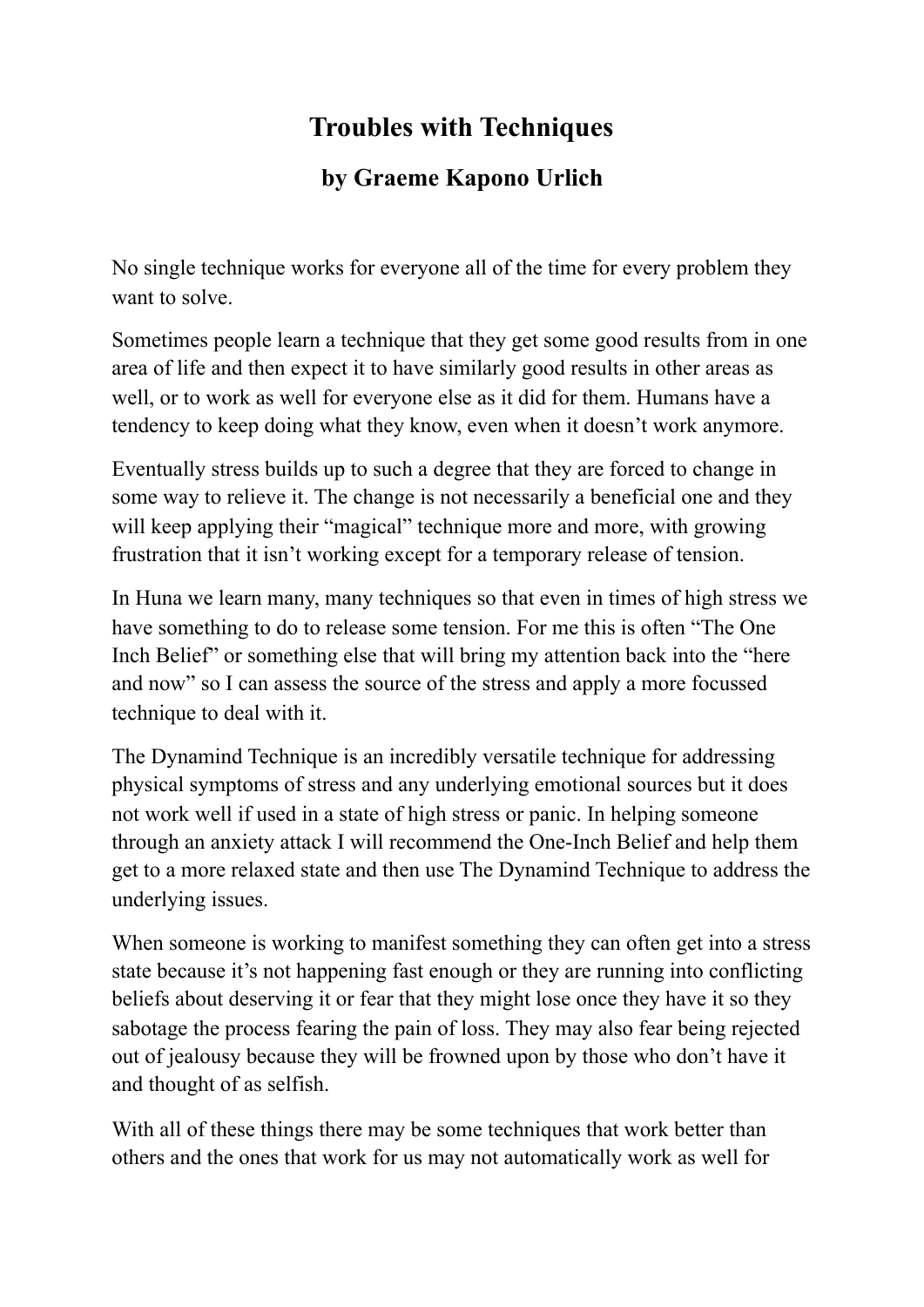someone else. As a shaman I may ask question intuitively to test a person's belief base and select or even create a technique, usually a modified version of something I already know, that will work within ideas they already accept.

Another thing I notice is that people tend to focus on problem solving rather than solution creation. I tend to talk in terms of creating beneficial change rather than fixing something that is wrong. Judging something to be "wrong", which is a value judgement, tends to automatically create a level of tension that makes changing it more challenging.

Few people know how to test the effectiveness of the techniques they use. The purpose of any technique is to encourage a change of behaviour in some beneficial way whether that be to move from a panic state to one that is calmer or to improve health and prosperity or be more effective in an area of life. Various techniques may work better in some areas than others so adaptability is useful.

In my article "Reading Signs" I talk about how you can learn to read your physical body in a way that gives feedback. The effectiveness of any technique depends on it being able to convince your own subconscious mind, Ku, that the change is beneficial.

Some people still get frustrated that the techniques aren't working fast enough, dismissing the real progress they have made, and convince themselves they just don't work for them even though they have friends who have had great success with them. Others start to get good results but back off because the change brings up fears that need to be resolved and give up. Still more get impatient and hop from one technique to another before they have given them a chance to show beneficial effects.

Something to remember about creating change in your life—changing your diet for example—is that it may temporarily create unpleasant effects for a time before the beneficial effects are seen. Having a massage to release physical tension can release toxins that feel uncomfortable as they clear your system. Doing some exercise to get fit for the first time in a while is usually quite painful for a few days. Changing your thinking may cause physical changes.

An example that is often used is turning a corner in a car. Momentum wants to keep us moving in the old direction. We can turn the car back to the old direction to relieve the tension or we can complete the turn and head in the new direction to relieve it. This brings up questions about confidence and motivation